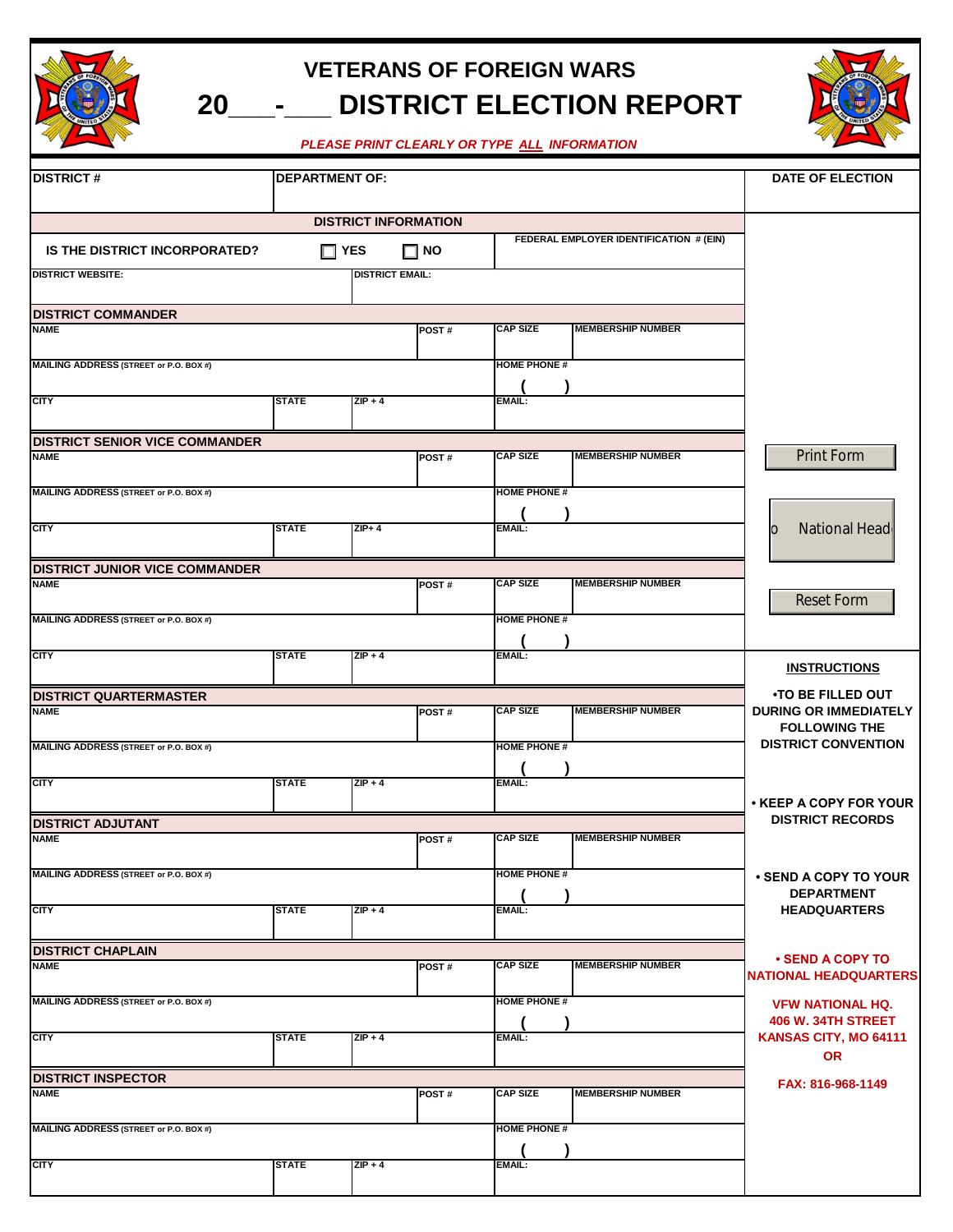| <b>VETERANS OF FOREIGN WARS</b>                          |                                                                       |                          |               |                     |  |  |
|----------------------------------------------------------|-----------------------------------------------------------------------|--------------------------|---------------|---------------------|--|--|
| <b>DISTRICT ELECTION REPORT Continued</b><br>$20 -$      |                                                                       |                          |               |                     |  |  |
| <b>DISTRICT#</b>                                         | PLEASE PRINT CLEARLY OR TYPE ALL INFORMATION<br><b>DEPARTMENT OF:</b> |                          |               |                     |  |  |
|                                                          |                                                                       |                          |               |                     |  |  |
| <b>DISTRICT JUDGE ADVOCATE</b>                           |                                                                       |                          |               |                     |  |  |
| <b>NAME</b>                                              |                                                                       | <b>MEMBERSHIP NUMBER</b> | POST#         | <b>HOME PHONE #</b> |  |  |
| MAILING ADDRESS (STREET or P.O. BOX #, City, State, Zip) |                                                                       |                          | <b>EMAIL:</b> |                     |  |  |
| <b>DISTRICT SURGEON</b>                                  |                                                                       |                          |               |                     |  |  |
| <b>NAME</b>                                              |                                                                       | <b>MEMBERSHIP NUMBER</b> | POST#         | <b>HOME PHONE #</b> |  |  |
| MAILING ADDRESS (STREET or P.O. BOX #, City, State, Zip) |                                                                       |                          | <b>EMAIL:</b> |                     |  |  |
| <b>DISTRICT TRUSTEE 1 YEAR</b>                           |                                                                       |                          |               |                     |  |  |
| <b>NAME</b>                                              |                                                                       | <b>MEMBERSHIP NUMBER</b> | POST#         | <b>HOME PHONE #</b> |  |  |
| MAILING ADDRESS (STREET or P.O. BOX #, City, State, Zip) |                                                                       |                          | <b>EMAIL:</b> |                     |  |  |
| <b>DISTRICT TRUSTEE 2 YEAR</b>                           |                                                                       |                          |               |                     |  |  |
| <b>NAME</b>                                              |                                                                       | <b>MEMBERSHIP NUMBER</b> | POST#         | <b>HOME PHONE #</b> |  |  |
| MAILING ADDRESS (STREET or P.O. BOX #, City, State, Zip) |                                                                       |                          | <b>EMAIL:</b> |                     |  |  |
| <b>DISTRICT TRUSTEE 3 YEAR</b>                           |                                                                       |                          |               |                     |  |  |
| <b>NAME</b>                                              |                                                                       | <b>MEMBERSHIP NUMBER</b> | POST#         | <b>HOME PHONE #</b> |  |  |
| MAILING ADDRESS (STREET or P.O. BOX #, City, State, Zip) |                                                                       |                          | <b>EMAIL:</b> |                     |  |  |
| <b>DISTRICT SERVICE OFFICER</b>                          |                                                                       |                          |               |                     |  |  |
| <b>NAME</b>                                              |                                                                       | <b>MEMBERSHIP NUMBER</b> | POST#         | <b>HOME PHONE #</b> |  |  |
| MAILING ADDRESS (STREET or P.O. BOX #, City, State, Zip) |                                                                       |                          | <b>EMAIL:</b> |                     |  |  |
| <b>DISTRICT</b>                                          |                                                                       |                          |               |                     |  |  |
| <b>NAME</b>                                              |                                                                       | <b>MEMBERSHIP NUMBER</b> | POST#         | <b>HOME PHONE #</b> |  |  |
| MAILING ADDRESS (STREET or P.O. BOX #, City, State, Zip) |                                                                       |                          | <b>EMAIL:</b> |                     |  |  |
| <b>DISTRICT</b>                                          |                                                                       |                          |               |                     |  |  |
| <b>NAME</b>                                              |                                                                       | <b>MEMBERSHIP NUMBER</b> | POST#         | <b>HOME PHONE #</b> |  |  |
| MAILING ADDRESS (STREET or P.O. BOX #, City, State, Zip) |                                                                       |                          | EMAIL:        |                     |  |  |
| <b>DISTRICT</b>                                          |                                                                       |                          |               |                     |  |  |
| <b>NAME</b>                                              |                                                                       | <b>MEMBERSHIP NUMBER</b> | POST#         | <b>HOME PHONE #</b> |  |  |
| MAILING ADDRESS (STREET or P.O. BOX #, City, State, Zip) |                                                                       |                          | <b>EMAIL:</b> |                     |  |  |
| <b>DISTRICT</b>                                          |                                                                       |                          |               |                     |  |  |
| <b>NAME</b>                                              |                                                                       | <b>MEMBERSHIP NUMBER</b> | POST#         | <b>HOME PHONE #</b> |  |  |
| MAILING ADDRESS (STREET or P.O. BOX #, City, State, Zip) |                                                                       |                          | <b>EMAIL:</b> |                     |  |  |
| <b>DISTRICT</b>                                          |                                                                       |                          |               |                     |  |  |
| <b>NAME</b>                                              |                                                                       | <b>MEMBERSHIP NUMBER</b> | POST#         | <b>HOME PHONE #</b> |  |  |
| MAILING ADDRESS (STREET or P.O. BOX #, City, State, Zip) |                                                                       |                          | <b>EMAIL:</b> |                     |  |  |